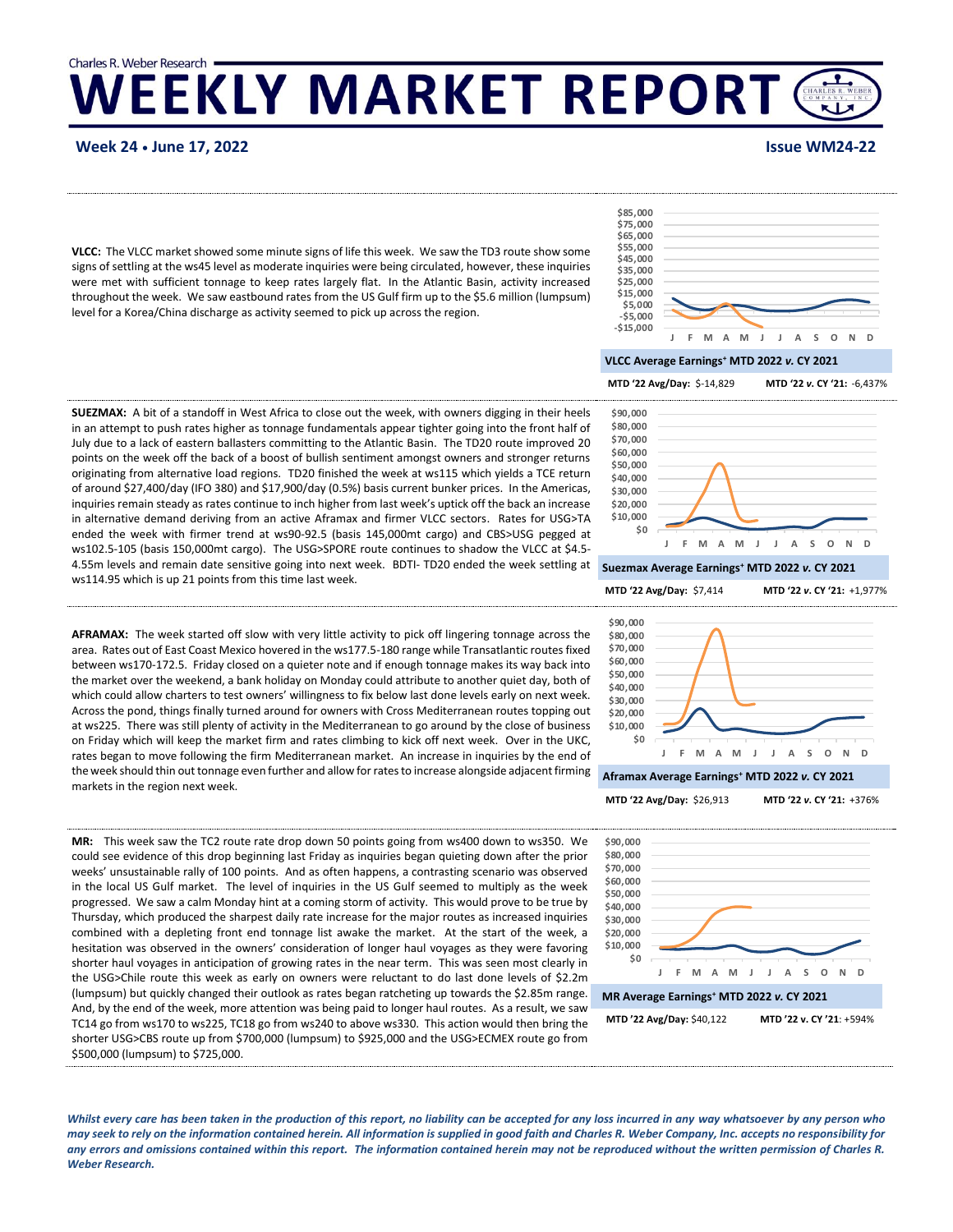| <b>TANKER ROUTES</b> (13kts L B)<br>Week 23<br>Week 24<br>Week 23<br>Week 24<br>*Week 22 Bunkers<br>**Week 24 Bunkers<br>$TCE***$<br>$TCE***$<br><b>VLCC</b><br>WS L\$<br>WS L\$<br>VLSFO \$1,098/MTD<br><b>VLSFO \$1,082/MTD</b><br>24.80<br>AG>USG · 280,000 (dwt)<br>25.40<br>$\overline{\phantom{a}}$<br>45.00<br>$-$15,275$<br>$-$13,644$<br>Time Charter 1 Year v. 3 Years (\$   day):<br>AG>SPORE · 270,000<br>44.40<br>\$25,500 \$25,000<br>AG>JPN · 265,000<br>43.00<br>43.20<br>$-$16,051$<br>$-$14,863$<br>45.70<br>$-$17,988$<br>$-$16,741$<br>45.30<br>$AG > CHINA \cdot 270,000$<br>$WAFR > CHINA \cdot 260,000$<br>45.00<br>45.50<br>$-$13,170$<br>$-$11,709$<br># Ships Trading:<br>855<br>\$3,087<br>\$6,011<br>% Fleet on Order:<br>6.0%<br>USG>SPORE-AG<br>4.39m<br>4.51 <sub>m</sub><br>$-56,573$<br>$-53,924$<br>AG>USG/USG>SPORE-AG<br><b>Ships to Breakers:</b><br>No Activity<br>$\overline{\phantom{a}}$<br>ш,<br>$-515,953$<br>$-514,517$<br><b>VLCC Average Earnings</b> <sup>+</sup><br>$\overline{a}$<br>$\overline{a}$<br><b>SUEZMAX</b><br>86.50<br>100.50<br>\$144<br>\$8,785<br>WAFR>USG · 130,000<br>91.50<br>$-52,126$<br>\$8,174<br>Time Charter 1 Year v. 3 Years (\$   day):<br>WAFR>UKC · 130,000<br>109.00<br>\$26,000 \$24,000<br>\$19,724<br>\$22,557<br>BSEA>MED $\cdot$ 140,000<br>113.00<br>116.00<br>CBS>USG · 150,000<br>96.00<br>101.00<br>\$11,807<br>\$15,679<br>$-5824$<br>$USG > UKC \cdot 145,000$<br>83.20<br>87.50<br>\$2,208<br># Ships Trading:<br>585<br>\$10,498<br>\$14,344<br>% Fleet on Order:<br>3.9%<br>CBS>USG/USG>UKC-WAFR<br>$\overline{\phantom{a}}$<br>Щ.<br>53.50<br>59.00<br>$-57,146$<br>$-52,289$<br><b>Ships to Breakers:</b><br>No Activity<br>AG>USG · 140,000<br><b>USG&gt;SPORE</b><br>4.35m<br>4.61m<br>$\overline{\phantom{a}}$<br>\$13,160<br>\$18,811<br>AG>USG/USG>SPORE-AG<br>ш,<br>$\overline{\phantom{m}}$<br>\$4,020<br>\$11,068<br>Suezmax Average Earnings <sup>+</sup><br>$\overline{\phantom{0}}$<br>$\overline{a}$<br><b>AFRAMAX</b><br>\$21,010<br>N.SEA>UKC · 80,000<br>139.00<br>147.50<br>\$26,762<br>165.20<br>\$40,663<br>\$42,412<br>Time Charter 1 Year v. 3 Years (\$   day):<br>BALT>UKC · 100,000<br>168.90<br>\$25,000 \$23,000<br>\$16,996<br>\$16,983<br>CBS>USG $\cdot$ 70,000<br>179.50<br>178.80<br>$USG > UKC \cdot 70,000$<br>165.50<br>169.80<br>\$8,505<br>\$10,173<br>\$38,983<br>\$40,543<br># Ships Trading:<br>645<br>CBS>USG/USG>UKC-NSEA<br>Ц.<br>$\overline{\phantom{a}}$<br>\$12,020<br>% Fleet on Order:<br>5.1%<br>130.50<br>191.00<br>\$42,278<br>$MED > MED \cdot 80,000$<br>AG>SPORE · 80,000<br>\$23,063<br>\$23,116<br><b>Ships to Breakers:</b><br>No Activity<br>189.00<br>187.50<br>\$22,593<br>\$33,389<br>Aframax Average Earnings <sup>+</sup><br>$\overline{\phantom{a}}$<br>Ξ.<br><b>PANAMAX</b><br>CBS>USAC(USG) · 50,000<br>205.00<br>193.50<br>\$14,934<br>\$12,053<br>Time Charter 1 Year v. 3 Years (\$   day):<br>165.00<br>\$8,067<br>\$8,388<br>\$17,500 \$17,000<br>$MED > USG \cdot 55,000$<br>165.00<br>\$32,076<br># Ships Trading:<br>55<br>ECU>USWC · 50,000<br>280.00<br>280.00<br>\$32,408<br>\$11,076<br>% Fleet on Order:<br>0.0%<br>USG>CBS• 50,000<br>205.00<br>193.50<br>\$8,671<br>\$14,912<br>\$13,248<br><b>Ships to Breakers:</b><br>No Activity<br>Panamax Average Earnings <sup>+</sup><br>LR <sub>2</sub><br>Time Charter 1 Year v. 3 Years (\$   day):<br>$AG > JPN \cdot 75,000$<br>202.80<br>290.90<br>\$26,420<br>\$57,033<br>\$28,000 \$25,000<br>5.08m<br>\$25,996<br>\$49,973<br>AG>UKC<br>3.86m<br># Ships Trading:<br>MED>JPN<br>4.52m<br>\$18,298<br>\$32,338<br>419<br>3.74m<br>% Fleet on Order:<br>10.5%<br>AG>UKC-MED>JPN-AG<br>\$31,682<br>\$52,555<br>--<br>$\hspace{0.05cm} \dashrightarrow$<br>\$28,172<br>\$55,541<br><b>Ships to Breakers:</b><br>No Activity<br><b>LR2 Average Earnings</b> $^+$<br>$\overline{a}$<br>--<br>LR1<br>\$28,100<br>\$54,792<br>$AG > JPN \cdot 55,000$<br>246.30<br>351.20<br>Time Charter 1 Year v. 3 Years (\$   day):<br>$$19,500$ $$17,500$<br>AG>UKC<br>4.88m<br>\$55,059<br>3.87m<br>\$35,275<br># Ships Trading:<br>$UKC>WAFR \cdot 60,000$<br>275.50<br>\$35,239<br>\$45,932<br>391<br>240.20<br>\$45,314<br>\$63,749<br>% Fleet on Order:<br>0.8%<br>AG>UKC/UKC>WAFR-AG<br>Щ,<br>4<br><b>Ships to Breakers:</b><br>\$36,707<br>\$59,270<br>No Activity<br>LR1 Average Earnings <sup>+</sup><br>$\overline{\phantom{a}}$<br>$\overline{\phantom{m}}$<br><b>MR</b><br>\$33,256<br>$UKC>USAC \cdot 37,000$<br>361.00<br>378.00<br>\$36,280<br>\$7,537<br>\$3,941<br>Time Charter 1 Year v. 3 Years (\$   day):<br>$USG > UKC \cdot 38,000$<br>202.00<br>182.00<br>\$19,000 \$17,000<br>USG>UKC/UKC>USAC(USG)<br>\$38,825<br>\$37,442<br>$\overline{\phantom{a}}$<br>$\sim$<br>USG>CBS (Pozos Colorados)<br>883k<br><b>750k</b><br>\$25,204<br>\$16,561<br>USG>CHILE (Coronel)<br>2.66m<br>2.38 <sub>m</sub><br>\$40,061<br>\$32,427<br># Ships Trading:<br>1,886<br>% Fleet on Order:<br>$CBS>USAC(USG) \cdot 38,000$<br>258.00<br>\$31,421<br>\$24,075<br>5.6%<br>294.00<br>WCIND>JPN-ROK>SPORE-WCIND<br>\$49,602<br>\$73,135<br><b>Ships to Breakers:</b><br>No Activity<br>$\overline{\phantom{a}}$<br>ш,<br>\$38,010<br>\$40,625<br><b>MR Average Earnings</b> <sup>+</sup><br>$\overline{\phantom{a}}$<br>ш,<br><b>HANDYSIZE</b><br>$MED > EMED \cdot 30,000$<br>410.60<br>463.70<br>\$96,849<br>Time Charter 1 Year v. 3 Years (\$   day):<br>\$114,357<br>$$16,000$ $$14,500$<br>$SPORE > JPN \cdot 30,000$<br>488.90<br>\$35,338<br>\$47,329<br>411.50<br>\$57,482<br>\$71,460<br># Ships Trading:<br>544<br>Handysize Average Earnings <sup>+</sup><br>$\overline{\phantom{m}}$<br>н,<br>% Fleet on Order:<br>3.3% | WEEKLY MARKET REPOR'<br>Charles R. Weber Research |  |  |  |  |  |                           |             |  |
|--------------------------------------------------------------------------------------------------------------------------------------------------------------------------------------------------------------------------------------------------------------------------------------------------------------------------------------------------------------------------------------------------------------------------------------------------------------------------------------------------------------------------------------------------------------------------------------------------------------------------------------------------------------------------------------------------------------------------------------------------------------------------------------------------------------------------------------------------------------------------------------------------------------------------------------------------------------------------------------------------------------------------------------------------------------------------------------------------------------------------------------------------------------------------------------------------------------------------------------------------------------------------------------------------------------------------------------------------------------------------------------------------------------------------------------------------------------------------------------------------------------------------------------------------------------------------------------------------------------------------------------------------------------------------------------------------------------------------------------------------------------------------------------------------------------------------------------------------------------------------------------------------------------------------------------------------------------------------------------------------------------------------------------------------------------------------------------------------------------------------------------------------------------------------------------------------------------------------------------------------------------------------------------------------------------------------------------------------------------------------------------------------------------------------------------------------------------------------------------------------------------------------------------------------------------------------------------------------------------------------------------------------------------------------------------------------------------------------------------------------------------------------------------------------------------------------------------------------------------------------------------------------------------------------------------------------------------------------------------------------------------------------------------------------------------------------------------------------------------------------------------------------------------------------------------------------------------------------------------------------------------------------------------------------------------------------------------------------------------------------------------------------------------------------------------------------------------------------------------------------------------------------------------------------------------------------------------------------------------------------------------------------------------------------------------------------------------------------------------------------------------------------------------------------------------------------------------------------------------------------------------------------------------------------------------------------------------------------------------------------------------------------------------------------------------------------------------------------------------------------------------------------------------------------------------------------------------------------------------------------------------------------------------------------------------------------------------------------------------------------------------------------------------------------------------------------------------------------------------------------------------------------------------------------------------------------------------------------------------------------------------------------------------------------------------------------------------------------------------------------------------------------------------------------------------------------------------------------------------------------------------------------------------------------------------------------------------------------------------------------------------------------------------------------------------------------------------------------------------------------------------------------------------------------------------------------------------------------------------------------------------------------------------------------------------------------------------------------------------------------------------------------------------------------------------------------------------------------------------------------------------------------------------------------------------------------------------------------------------------------------------------------------------------------------------------------------------------------------------------------------|---------------------------------------------------|--|--|--|--|--|---------------------------|-------------|--|
|                                                                                                                                                                                                                                                                                                                                                                                                                                                                                                                                                                                                                                                                                                                                                                                                                                                                                                                                                                                                                                                                                                                                                                                                                                                                                                                                                                                                                                                                                                                                                                                                                                                                                                                                                                                                                                                                                                                                                                                                                                                                                                                                                                                                                                                                                                                                                                                                                                                                                                                                                                                                                                                                                                                                                                                                                                                                                                                                                                                                                                                                                                                                                                                                                                                                                                                                                                                                                                                                                                                                                                                                                                                                                                                                                                                                                                                                                                                                                                                                                                                                                                                                                                                                                                                                                                                                                                                                                                                                                                                                                                                                                                                                                                                                                                                                                                                                                                                                                                                                                                                                                                                                                                                                                                                                                                                                                                                                                                                                                                                                                                                                                                                                                                                                                        |                                                   |  |  |  |  |  |                           |             |  |
|                                                                                                                                                                                                                                                                                                                                                                                                                                                                                                                                                                                                                                                                                                                                                                                                                                                                                                                                                                                                                                                                                                                                                                                                                                                                                                                                                                                                                                                                                                                                                                                                                                                                                                                                                                                                                                                                                                                                                                                                                                                                                                                                                                                                                                                                                                                                                                                                                                                                                                                                                                                                                                                                                                                                                                                                                                                                                                                                                                                                                                                                                                                                                                                                                                                                                                                                                                                                                                                                                                                                                                                                                                                                                                                                                                                                                                                                                                                                                                                                                                                                                                                                                                                                                                                                                                                                                                                                                                                                                                                                                                                                                                                                                                                                                                                                                                                                                                                                                                                                                                                                                                                                                                                                                                                                                                                                                                                                                                                                                                                                                                                                                                                                                                                                                        |                                                   |  |  |  |  |  |                           |             |  |
|                                                                                                                                                                                                                                                                                                                                                                                                                                                                                                                                                                                                                                                                                                                                                                                                                                                                                                                                                                                                                                                                                                                                                                                                                                                                                                                                                                                                                                                                                                                                                                                                                                                                                                                                                                                                                                                                                                                                                                                                                                                                                                                                                                                                                                                                                                                                                                                                                                                                                                                                                                                                                                                                                                                                                                                                                                                                                                                                                                                                                                                                                                                                                                                                                                                                                                                                                                                                                                                                                                                                                                                                                                                                                                                                                                                                                                                                                                                                                                                                                                                                                                                                                                                                                                                                                                                                                                                                                                                                                                                                                                                                                                                                                                                                                                                                                                                                                                                                                                                                                                                                                                                                                                                                                                                                                                                                                                                                                                                                                                                                                                                                                                                                                                                                                        |                                                   |  |  |  |  |  |                           |             |  |
|                                                                                                                                                                                                                                                                                                                                                                                                                                                                                                                                                                                                                                                                                                                                                                                                                                                                                                                                                                                                                                                                                                                                                                                                                                                                                                                                                                                                                                                                                                                                                                                                                                                                                                                                                                                                                                                                                                                                                                                                                                                                                                                                                                                                                                                                                                                                                                                                                                                                                                                                                                                                                                                                                                                                                                                                                                                                                                                                                                                                                                                                                                                                                                                                                                                                                                                                                                                                                                                                                                                                                                                                                                                                                                                                                                                                                                                                                                                                                                                                                                                                                                                                                                                                                                                                                                                                                                                                                                                                                                                                                                                                                                                                                                                                                                                                                                                                                                                                                                                                                                                                                                                                                                                                                                                                                                                                                                                                                                                                                                                                                                                                                                                                                                                                                        |                                                   |  |  |  |  |  |                           |             |  |
|                                                                                                                                                                                                                                                                                                                                                                                                                                                                                                                                                                                                                                                                                                                                                                                                                                                                                                                                                                                                                                                                                                                                                                                                                                                                                                                                                                                                                                                                                                                                                                                                                                                                                                                                                                                                                                                                                                                                                                                                                                                                                                                                                                                                                                                                                                                                                                                                                                                                                                                                                                                                                                                                                                                                                                                                                                                                                                                                                                                                                                                                                                                                                                                                                                                                                                                                                                                                                                                                                                                                                                                                                                                                                                                                                                                                                                                                                                                                                                                                                                                                                                                                                                                                                                                                                                                                                                                                                                                                                                                                                                                                                                                                                                                                                                                                                                                                                                                                                                                                                                                                                                                                                                                                                                                                                                                                                                                                                                                                                                                                                                                                                                                                                                                                                        |                                                   |  |  |  |  |  |                           |             |  |
|                                                                                                                                                                                                                                                                                                                                                                                                                                                                                                                                                                                                                                                                                                                                                                                                                                                                                                                                                                                                                                                                                                                                                                                                                                                                                                                                                                                                                                                                                                                                                                                                                                                                                                                                                                                                                                                                                                                                                                                                                                                                                                                                                                                                                                                                                                                                                                                                                                                                                                                                                                                                                                                                                                                                                                                                                                                                                                                                                                                                                                                                                                                                                                                                                                                                                                                                                                                                                                                                                                                                                                                                                                                                                                                                                                                                                                                                                                                                                                                                                                                                                                                                                                                                                                                                                                                                                                                                                                                                                                                                                                                                                                                                                                                                                                                                                                                                                                                                                                                                                                                                                                                                                                                                                                                                                                                                                                                                                                                                                                                                                                                                                                                                                                                                                        |                                                   |  |  |  |  |  |                           |             |  |
|                                                                                                                                                                                                                                                                                                                                                                                                                                                                                                                                                                                                                                                                                                                                                                                                                                                                                                                                                                                                                                                                                                                                                                                                                                                                                                                                                                                                                                                                                                                                                                                                                                                                                                                                                                                                                                                                                                                                                                                                                                                                                                                                                                                                                                                                                                                                                                                                                                                                                                                                                                                                                                                                                                                                                                                                                                                                                                                                                                                                                                                                                                                                                                                                                                                                                                                                                                                                                                                                                                                                                                                                                                                                                                                                                                                                                                                                                                                                                                                                                                                                                                                                                                                                                                                                                                                                                                                                                                                                                                                                                                                                                                                                                                                                                                                                                                                                                                                                                                                                                                                                                                                                                                                                                                                                                                                                                                                                                                                                                                                                                                                                                                                                                                                                                        |                                                   |  |  |  |  |  |                           |             |  |
|                                                                                                                                                                                                                                                                                                                                                                                                                                                                                                                                                                                                                                                                                                                                                                                                                                                                                                                                                                                                                                                                                                                                                                                                                                                                                                                                                                                                                                                                                                                                                                                                                                                                                                                                                                                                                                                                                                                                                                                                                                                                                                                                                                                                                                                                                                                                                                                                                                                                                                                                                                                                                                                                                                                                                                                                                                                                                                                                                                                                                                                                                                                                                                                                                                                                                                                                                                                                                                                                                                                                                                                                                                                                                                                                                                                                                                                                                                                                                                                                                                                                                                                                                                                                                                                                                                                                                                                                                                                                                                                                                                                                                                                                                                                                                                                                                                                                                                                                                                                                                                                                                                                                                                                                                                                                                                                                                                                                                                                                                                                                                                                                                                                                                                                                                        |                                                   |  |  |  |  |  |                           |             |  |
|                                                                                                                                                                                                                                                                                                                                                                                                                                                                                                                                                                                                                                                                                                                                                                                                                                                                                                                                                                                                                                                                                                                                                                                                                                                                                                                                                                                                                                                                                                                                                                                                                                                                                                                                                                                                                                                                                                                                                                                                                                                                                                                                                                                                                                                                                                                                                                                                                                                                                                                                                                                                                                                                                                                                                                                                                                                                                                                                                                                                                                                                                                                                                                                                                                                                                                                                                                                                                                                                                                                                                                                                                                                                                                                                                                                                                                                                                                                                                                                                                                                                                                                                                                                                                                                                                                                                                                                                                                                                                                                                                                                                                                                                                                                                                                                                                                                                                                                                                                                                                                                                                                                                                                                                                                                                                                                                                                                                                                                                                                                                                                                                                                                                                                                                                        |                                                   |  |  |  |  |  |                           |             |  |
|                                                                                                                                                                                                                                                                                                                                                                                                                                                                                                                                                                                                                                                                                                                                                                                                                                                                                                                                                                                                                                                                                                                                                                                                                                                                                                                                                                                                                                                                                                                                                                                                                                                                                                                                                                                                                                                                                                                                                                                                                                                                                                                                                                                                                                                                                                                                                                                                                                                                                                                                                                                                                                                                                                                                                                                                                                                                                                                                                                                                                                                                                                                                                                                                                                                                                                                                                                                                                                                                                                                                                                                                                                                                                                                                                                                                                                                                                                                                                                                                                                                                                                                                                                                                                                                                                                                                                                                                                                                                                                                                                                                                                                                                                                                                                                                                                                                                                                                                                                                                                                                                                                                                                                                                                                                                                                                                                                                                                                                                                                                                                                                                                                                                                                                                                        |                                                   |  |  |  |  |  |                           |             |  |
|                                                                                                                                                                                                                                                                                                                                                                                                                                                                                                                                                                                                                                                                                                                                                                                                                                                                                                                                                                                                                                                                                                                                                                                                                                                                                                                                                                                                                                                                                                                                                                                                                                                                                                                                                                                                                                                                                                                                                                                                                                                                                                                                                                                                                                                                                                                                                                                                                                                                                                                                                                                                                                                                                                                                                                                                                                                                                                                                                                                                                                                                                                                                                                                                                                                                                                                                                                                                                                                                                                                                                                                                                                                                                                                                                                                                                                                                                                                                                                                                                                                                                                                                                                                                                                                                                                                                                                                                                                                                                                                                                                                                                                                                                                                                                                                                                                                                                                                                                                                                                                                                                                                                                                                                                                                                                                                                                                                                                                                                                                                                                                                                                                                                                                                                                        |                                                   |  |  |  |  |  |                           |             |  |
|                                                                                                                                                                                                                                                                                                                                                                                                                                                                                                                                                                                                                                                                                                                                                                                                                                                                                                                                                                                                                                                                                                                                                                                                                                                                                                                                                                                                                                                                                                                                                                                                                                                                                                                                                                                                                                                                                                                                                                                                                                                                                                                                                                                                                                                                                                                                                                                                                                                                                                                                                                                                                                                                                                                                                                                                                                                                                                                                                                                                                                                                                                                                                                                                                                                                                                                                                                                                                                                                                                                                                                                                                                                                                                                                                                                                                                                                                                                                                                                                                                                                                                                                                                                                                                                                                                                                                                                                                                                                                                                                                                                                                                                                                                                                                                                                                                                                                                                                                                                                                                                                                                                                                                                                                                                                                                                                                                                                                                                                                                                                                                                                                                                                                                                                                        |                                                   |  |  |  |  |  |                           |             |  |
|                                                                                                                                                                                                                                                                                                                                                                                                                                                                                                                                                                                                                                                                                                                                                                                                                                                                                                                                                                                                                                                                                                                                                                                                                                                                                                                                                                                                                                                                                                                                                                                                                                                                                                                                                                                                                                                                                                                                                                                                                                                                                                                                                                                                                                                                                                                                                                                                                                                                                                                                                                                                                                                                                                                                                                                                                                                                                                                                                                                                                                                                                                                                                                                                                                                                                                                                                                                                                                                                                                                                                                                                                                                                                                                                                                                                                                                                                                                                                                                                                                                                                                                                                                                                                                                                                                                                                                                                                                                                                                                                                                                                                                                                                                                                                                                                                                                                                                                                                                                                                                                                                                                                                                                                                                                                                                                                                                                                                                                                                                                                                                                                                                                                                                                                                        |                                                   |  |  |  |  |  |                           |             |  |
|                                                                                                                                                                                                                                                                                                                                                                                                                                                                                                                                                                                                                                                                                                                                                                                                                                                                                                                                                                                                                                                                                                                                                                                                                                                                                                                                                                                                                                                                                                                                                                                                                                                                                                                                                                                                                                                                                                                                                                                                                                                                                                                                                                                                                                                                                                                                                                                                                                                                                                                                                                                                                                                                                                                                                                                                                                                                                                                                                                                                                                                                                                                                                                                                                                                                                                                                                                                                                                                                                                                                                                                                                                                                                                                                                                                                                                                                                                                                                                                                                                                                                                                                                                                                                                                                                                                                                                                                                                                                                                                                                                                                                                                                                                                                                                                                                                                                                                                                                                                                                                                                                                                                                                                                                                                                                                                                                                                                                                                                                                                                                                                                                                                                                                                                                        |                                                   |  |  |  |  |  |                           |             |  |
|                                                                                                                                                                                                                                                                                                                                                                                                                                                                                                                                                                                                                                                                                                                                                                                                                                                                                                                                                                                                                                                                                                                                                                                                                                                                                                                                                                                                                                                                                                                                                                                                                                                                                                                                                                                                                                                                                                                                                                                                                                                                                                                                                                                                                                                                                                                                                                                                                                                                                                                                                                                                                                                                                                                                                                                                                                                                                                                                                                                                                                                                                                                                                                                                                                                                                                                                                                                                                                                                                                                                                                                                                                                                                                                                                                                                                                                                                                                                                                                                                                                                                                                                                                                                                                                                                                                                                                                                                                                                                                                                                                                                                                                                                                                                                                                                                                                                                                                                                                                                                                                                                                                                                                                                                                                                                                                                                                                                                                                                                                                                                                                                                                                                                                                                                        |                                                   |  |  |  |  |  |                           |             |  |
|                                                                                                                                                                                                                                                                                                                                                                                                                                                                                                                                                                                                                                                                                                                                                                                                                                                                                                                                                                                                                                                                                                                                                                                                                                                                                                                                                                                                                                                                                                                                                                                                                                                                                                                                                                                                                                                                                                                                                                                                                                                                                                                                                                                                                                                                                                                                                                                                                                                                                                                                                                                                                                                                                                                                                                                                                                                                                                                                                                                                                                                                                                                                                                                                                                                                                                                                                                                                                                                                                                                                                                                                                                                                                                                                                                                                                                                                                                                                                                                                                                                                                                                                                                                                                                                                                                                                                                                                                                                                                                                                                                                                                                                                                                                                                                                                                                                                                                                                                                                                                                                                                                                                                                                                                                                                                                                                                                                                                                                                                                                                                                                                                                                                                                                                                        |                                                   |  |  |  |  |  |                           |             |  |
|                                                                                                                                                                                                                                                                                                                                                                                                                                                                                                                                                                                                                                                                                                                                                                                                                                                                                                                                                                                                                                                                                                                                                                                                                                                                                                                                                                                                                                                                                                                                                                                                                                                                                                                                                                                                                                                                                                                                                                                                                                                                                                                                                                                                                                                                                                                                                                                                                                                                                                                                                                                                                                                                                                                                                                                                                                                                                                                                                                                                                                                                                                                                                                                                                                                                                                                                                                                                                                                                                                                                                                                                                                                                                                                                                                                                                                                                                                                                                                                                                                                                                                                                                                                                                                                                                                                                                                                                                                                                                                                                                                                                                                                                                                                                                                                                                                                                                                                                                                                                                                                                                                                                                                                                                                                                                                                                                                                                                                                                                                                                                                                                                                                                                                                                                        |                                                   |  |  |  |  |  |                           |             |  |
|                                                                                                                                                                                                                                                                                                                                                                                                                                                                                                                                                                                                                                                                                                                                                                                                                                                                                                                                                                                                                                                                                                                                                                                                                                                                                                                                                                                                                                                                                                                                                                                                                                                                                                                                                                                                                                                                                                                                                                                                                                                                                                                                                                                                                                                                                                                                                                                                                                                                                                                                                                                                                                                                                                                                                                                                                                                                                                                                                                                                                                                                                                                                                                                                                                                                                                                                                                                                                                                                                                                                                                                                                                                                                                                                                                                                                                                                                                                                                                                                                                                                                                                                                                                                                                                                                                                                                                                                                                                                                                                                                                                                                                                                                                                                                                                                                                                                                                                                                                                                                                                                                                                                                                                                                                                                                                                                                                                                                                                                                                                                                                                                                                                                                                                                                        |                                                   |  |  |  |  |  |                           |             |  |
|                                                                                                                                                                                                                                                                                                                                                                                                                                                                                                                                                                                                                                                                                                                                                                                                                                                                                                                                                                                                                                                                                                                                                                                                                                                                                                                                                                                                                                                                                                                                                                                                                                                                                                                                                                                                                                                                                                                                                                                                                                                                                                                                                                                                                                                                                                                                                                                                                                                                                                                                                                                                                                                                                                                                                                                                                                                                                                                                                                                                                                                                                                                                                                                                                                                                                                                                                                                                                                                                                                                                                                                                                                                                                                                                                                                                                                                                                                                                                                                                                                                                                                                                                                                                                                                                                                                                                                                                                                                                                                                                                                                                                                                                                                                                                                                                                                                                                                                                                                                                                                                                                                                                                                                                                                                                                                                                                                                                                                                                                                                                                                                                                                                                                                                                                        |                                                   |  |  |  |  |  |                           |             |  |
|                                                                                                                                                                                                                                                                                                                                                                                                                                                                                                                                                                                                                                                                                                                                                                                                                                                                                                                                                                                                                                                                                                                                                                                                                                                                                                                                                                                                                                                                                                                                                                                                                                                                                                                                                                                                                                                                                                                                                                                                                                                                                                                                                                                                                                                                                                                                                                                                                                                                                                                                                                                                                                                                                                                                                                                                                                                                                                                                                                                                                                                                                                                                                                                                                                                                                                                                                                                                                                                                                                                                                                                                                                                                                                                                                                                                                                                                                                                                                                                                                                                                                                                                                                                                                                                                                                                                                                                                                                                                                                                                                                                                                                                                                                                                                                                                                                                                                                                                                                                                                                                                                                                                                                                                                                                                                                                                                                                                                                                                                                                                                                                                                                                                                                                                                        |                                                   |  |  |  |  |  |                           |             |  |
|                                                                                                                                                                                                                                                                                                                                                                                                                                                                                                                                                                                                                                                                                                                                                                                                                                                                                                                                                                                                                                                                                                                                                                                                                                                                                                                                                                                                                                                                                                                                                                                                                                                                                                                                                                                                                                                                                                                                                                                                                                                                                                                                                                                                                                                                                                                                                                                                                                                                                                                                                                                                                                                                                                                                                                                                                                                                                                                                                                                                                                                                                                                                                                                                                                                                                                                                                                                                                                                                                                                                                                                                                                                                                                                                                                                                                                                                                                                                                                                                                                                                                                                                                                                                                                                                                                                                                                                                                                                                                                                                                                                                                                                                                                                                                                                                                                                                                                                                                                                                                                                                                                                                                                                                                                                                                                                                                                                                                                                                                                                                                                                                                                                                                                                                                        |                                                   |  |  |  |  |  |                           |             |  |
|                                                                                                                                                                                                                                                                                                                                                                                                                                                                                                                                                                                                                                                                                                                                                                                                                                                                                                                                                                                                                                                                                                                                                                                                                                                                                                                                                                                                                                                                                                                                                                                                                                                                                                                                                                                                                                                                                                                                                                                                                                                                                                                                                                                                                                                                                                                                                                                                                                                                                                                                                                                                                                                                                                                                                                                                                                                                                                                                                                                                                                                                                                                                                                                                                                                                                                                                                                                                                                                                                                                                                                                                                                                                                                                                                                                                                                                                                                                                                                                                                                                                                                                                                                                                                                                                                                                                                                                                                                                                                                                                                                                                                                                                                                                                                                                                                                                                                                                                                                                                                                                                                                                                                                                                                                                                                                                                                                                                                                                                                                                                                                                                                                                                                                                                                        |                                                   |  |  |  |  |  |                           |             |  |
|                                                                                                                                                                                                                                                                                                                                                                                                                                                                                                                                                                                                                                                                                                                                                                                                                                                                                                                                                                                                                                                                                                                                                                                                                                                                                                                                                                                                                                                                                                                                                                                                                                                                                                                                                                                                                                                                                                                                                                                                                                                                                                                                                                                                                                                                                                                                                                                                                                                                                                                                                                                                                                                                                                                                                                                                                                                                                                                                                                                                                                                                                                                                                                                                                                                                                                                                                                                                                                                                                                                                                                                                                                                                                                                                                                                                                                                                                                                                                                                                                                                                                                                                                                                                                                                                                                                                                                                                                                                                                                                                                                                                                                                                                                                                                                                                                                                                                                                                                                                                                                                                                                                                                                                                                                                                                                                                                                                                                                                                                                                                                                                                                                                                                                                                                        |                                                   |  |  |  |  |  |                           |             |  |
|                                                                                                                                                                                                                                                                                                                                                                                                                                                                                                                                                                                                                                                                                                                                                                                                                                                                                                                                                                                                                                                                                                                                                                                                                                                                                                                                                                                                                                                                                                                                                                                                                                                                                                                                                                                                                                                                                                                                                                                                                                                                                                                                                                                                                                                                                                                                                                                                                                                                                                                                                                                                                                                                                                                                                                                                                                                                                                                                                                                                                                                                                                                                                                                                                                                                                                                                                                                                                                                                                                                                                                                                                                                                                                                                                                                                                                                                                                                                                                                                                                                                                                                                                                                                                                                                                                                                                                                                                                                                                                                                                                                                                                                                                                                                                                                                                                                                                                                                                                                                                                                                                                                                                                                                                                                                                                                                                                                                                                                                                                                                                                                                                                                                                                                                                        |                                                   |  |  |  |  |  |                           |             |  |
|                                                                                                                                                                                                                                                                                                                                                                                                                                                                                                                                                                                                                                                                                                                                                                                                                                                                                                                                                                                                                                                                                                                                                                                                                                                                                                                                                                                                                                                                                                                                                                                                                                                                                                                                                                                                                                                                                                                                                                                                                                                                                                                                                                                                                                                                                                                                                                                                                                                                                                                                                                                                                                                                                                                                                                                                                                                                                                                                                                                                                                                                                                                                                                                                                                                                                                                                                                                                                                                                                                                                                                                                                                                                                                                                                                                                                                                                                                                                                                                                                                                                                                                                                                                                                                                                                                                                                                                                                                                                                                                                                                                                                                                                                                                                                                                                                                                                                                                                                                                                                                                                                                                                                                                                                                                                                                                                                                                                                                                                                                                                                                                                                                                                                                                                                        |                                                   |  |  |  |  |  |                           |             |  |
|                                                                                                                                                                                                                                                                                                                                                                                                                                                                                                                                                                                                                                                                                                                                                                                                                                                                                                                                                                                                                                                                                                                                                                                                                                                                                                                                                                                                                                                                                                                                                                                                                                                                                                                                                                                                                                                                                                                                                                                                                                                                                                                                                                                                                                                                                                                                                                                                                                                                                                                                                                                                                                                                                                                                                                                                                                                                                                                                                                                                                                                                                                                                                                                                                                                                                                                                                                                                                                                                                                                                                                                                                                                                                                                                                                                                                                                                                                                                                                                                                                                                                                                                                                                                                                                                                                                                                                                                                                                                                                                                                                                                                                                                                                                                                                                                                                                                                                                                                                                                                                                                                                                                                                                                                                                                                                                                                                                                                                                                                                                                                                                                                                                                                                                                                        |                                                   |  |  |  |  |  |                           |             |  |
|                                                                                                                                                                                                                                                                                                                                                                                                                                                                                                                                                                                                                                                                                                                                                                                                                                                                                                                                                                                                                                                                                                                                                                                                                                                                                                                                                                                                                                                                                                                                                                                                                                                                                                                                                                                                                                                                                                                                                                                                                                                                                                                                                                                                                                                                                                                                                                                                                                                                                                                                                                                                                                                                                                                                                                                                                                                                                                                                                                                                                                                                                                                                                                                                                                                                                                                                                                                                                                                                                                                                                                                                                                                                                                                                                                                                                                                                                                                                                                                                                                                                                                                                                                                                                                                                                                                                                                                                                                                                                                                                                                                                                                                                                                                                                                                                                                                                                                                                                                                                                                                                                                                                                                                                                                                                                                                                                                                                                                                                                                                                                                                                                                                                                                                                                        |                                                   |  |  |  |  |  |                           |             |  |
|                                                                                                                                                                                                                                                                                                                                                                                                                                                                                                                                                                                                                                                                                                                                                                                                                                                                                                                                                                                                                                                                                                                                                                                                                                                                                                                                                                                                                                                                                                                                                                                                                                                                                                                                                                                                                                                                                                                                                                                                                                                                                                                                                                                                                                                                                                                                                                                                                                                                                                                                                                                                                                                                                                                                                                                                                                                                                                                                                                                                                                                                                                                                                                                                                                                                                                                                                                                                                                                                                                                                                                                                                                                                                                                                                                                                                                                                                                                                                                                                                                                                                                                                                                                                                                                                                                                                                                                                                                                                                                                                                                                                                                                                                                                                                                                                                                                                                                                                                                                                                                                                                                                                                                                                                                                                                                                                                                                                                                                                                                                                                                                                                                                                                                                                                        |                                                   |  |  |  |  |  |                           |             |  |
|                                                                                                                                                                                                                                                                                                                                                                                                                                                                                                                                                                                                                                                                                                                                                                                                                                                                                                                                                                                                                                                                                                                                                                                                                                                                                                                                                                                                                                                                                                                                                                                                                                                                                                                                                                                                                                                                                                                                                                                                                                                                                                                                                                                                                                                                                                                                                                                                                                                                                                                                                                                                                                                                                                                                                                                                                                                                                                                                                                                                                                                                                                                                                                                                                                                                                                                                                                                                                                                                                                                                                                                                                                                                                                                                                                                                                                                                                                                                                                                                                                                                                                                                                                                                                                                                                                                                                                                                                                                                                                                                                                                                                                                                                                                                                                                                                                                                                                                                                                                                                                                                                                                                                                                                                                                                                                                                                                                                                                                                                                                                                                                                                                                                                                                                                        |                                                   |  |  |  |  |  |                           |             |  |
|                                                                                                                                                                                                                                                                                                                                                                                                                                                                                                                                                                                                                                                                                                                                                                                                                                                                                                                                                                                                                                                                                                                                                                                                                                                                                                                                                                                                                                                                                                                                                                                                                                                                                                                                                                                                                                                                                                                                                                                                                                                                                                                                                                                                                                                                                                                                                                                                                                                                                                                                                                                                                                                                                                                                                                                                                                                                                                                                                                                                                                                                                                                                                                                                                                                                                                                                                                                                                                                                                                                                                                                                                                                                                                                                                                                                                                                                                                                                                                                                                                                                                                                                                                                                                                                                                                                                                                                                                                                                                                                                                                                                                                                                                                                                                                                                                                                                                                                                                                                                                                                                                                                                                                                                                                                                                                                                                                                                                                                                                                                                                                                                                                                                                                                                                        |                                                   |  |  |  |  |  |                           |             |  |
|                                                                                                                                                                                                                                                                                                                                                                                                                                                                                                                                                                                                                                                                                                                                                                                                                                                                                                                                                                                                                                                                                                                                                                                                                                                                                                                                                                                                                                                                                                                                                                                                                                                                                                                                                                                                                                                                                                                                                                                                                                                                                                                                                                                                                                                                                                                                                                                                                                                                                                                                                                                                                                                                                                                                                                                                                                                                                                                                                                                                                                                                                                                                                                                                                                                                                                                                                                                                                                                                                                                                                                                                                                                                                                                                                                                                                                                                                                                                                                                                                                                                                                                                                                                                                                                                                                                                                                                                                                                                                                                                                                                                                                                                                                                                                                                                                                                                                                                                                                                                                                                                                                                                                                                                                                                                                                                                                                                                                                                                                                                                                                                                                                                                                                                                                        |                                                   |  |  |  |  |  |                           |             |  |
|                                                                                                                                                                                                                                                                                                                                                                                                                                                                                                                                                                                                                                                                                                                                                                                                                                                                                                                                                                                                                                                                                                                                                                                                                                                                                                                                                                                                                                                                                                                                                                                                                                                                                                                                                                                                                                                                                                                                                                                                                                                                                                                                                                                                                                                                                                                                                                                                                                                                                                                                                                                                                                                                                                                                                                                                                                                                                                                                                                                                                                                                                                                                                                                                                                                                                                                                                                                                                                                                                                                                                                                                                                                                                                                                                                                                                                                                                                                                                                                                                                                                                                                                                                                                                                                                                                                                                                                                                                                                                                                                                                                                                                                                                                                                                                                                                                                                                                                                                                                                                                                                                                                                                                                                                                                                                                                                                                                                                                                                                                                                                                                                                                                                                                                                                        |                                                   |  |  |  |  |  |                           |             |  |
|                                                                                                                                                                                                                                                                                                                                                                                                                                                                                                                                                                                                                                                                                                                                                                                                                                                                                                                                                                                                                                                                                                                                                                                                                                                                                                                                                                                                                                                                                                                                                                                                                                                                                                                                                                                                                                                                                                                                                                                                                                                                                                                                                                                                                                                                                                                                                                                                                                                                                                                                                                                                                                                                                                                                                                                                                                                                                                                                                                                                                                                                                                                                                                                                                                                                                                                                                                                                                                                                                                                                                                                                                                                                                                                                                                                                                                                                                                                                                                                                                                                                                                                                                                                                                                                                                                                                                                                                                                                                                                                                                                                                                                                                                                                                                                                                                                                                                                                                                                                                                                                                                                                                                                                                                                                                                                                                                                                                                                                                                                                                                                                                                                                                                                                                                        |                                                   |  |  |  |  |  |                           |             |  |
|                                                                                                                                                                                                                                                                                                                                                                                                                                                                                                                                                                                                                                                                                                                                                                                                                                                                                                                                                                                                                                                                                                                                                                                                                                                                                                                                                                                                                                                                                                                                                                                                                                                                                                                                                                                                                                                                                                                                                                                                                                                                                                                                                                                                                                                                                                                                                                                                                                                                                                                                                                                                                                                                                                                                                                                                                                                                                                                                                                                                                                                                                                                                                                                                                                                                                                                                                                                                                                                                                                                                                                                                                                                                                                                                                                                                                                                                                                                                                                                                                                                                                                                                                                                                                                                                                                                                                                                                                                                                                                                                                                                                                                                                                                                                                                                                                                                                                                                                                                                                                                                                                                                                                                                                                                                                                                                                                                                                                                                                                                                                                                                                                                                                                                                                                        |                                                   |  |  |  |  |  |                           |             |  |
|                                                                                                                                                                                                                                                                                                                                                                                                                                                                                                                                                                                                                                                                                                                                                                                                                                                                                                                                                                                                                                                                                                                                                                                                                                                                                                                                                                                                                                                                                                                                                                                                                                                                                                                                                                                                                                                                                                                                                                                                                                                                                                                                                                                                                                                                                                                                                                                                                                                                                                                                                                                                                                                                                                                                                                                                                                                                                                                                                                                                                                                                                                                                                                                                                                                                                                                                                                                                                                                                                                                                                                                                                                                                                                                                                                                                                                                                                                                                                                                                                                                                                                                                                                                                                                                                                                                                                                                                                                                                                                                                                                                                                                                                                                                                                                                                                                                                                                                                                                                                                                                                                                                                                                                                                                                                                                                                                                                                                                                                                                                                                                                                                                                                                                                                                        |                                                   |  |  |  |  |  |                           |             |  |
|                                                                                                                                                                                                                                                                                                                                                                                                                                                                                                                                                                                                                                                                                                                                                                                                                                                                                                                                                                                                                                                                                                                                                                                                                                                                                                                                                                                                                                                                                                                                                                                                                                                                                                                                                                                                                                                                                                                                                                                                                                                                                                                                                                                                                                                                                                                                                                                                                                                                                                                                                                                                                                                                                                                                                                                                                                                                                                                                                                                                                                                                                                                                                                                                                                                                                                                                                                                                                                                                                                                                                                                                                                                                                                                                                                                                                                                                                                                                                                                                                                                                                                                                                                                                                                                                                                                                                                                                                                                                                                                                                                                                                                                                                                                                                                                                                                                                                                                                                                                                                                                                                                                                                                                                                                                                                                                                                                                                                                                                                                                                                                                                                                                                                                                                                        |                                                   |  |  |  |  |  |                           |             |  |
|                                                                                                                                                                                                                                                                                                                                                                                                                                                                                                                                                                                                                                                                                                                                                                                                                                                                                                                                                                                                                                                                                                                                                                                                                                                                                                                                                                                                                                                                                                                                                                                                                                                                                                                                                                                                                                                                                                                                                                                                                                                                                                                                                                                                                                                                                                                                                                                                                                                                                                                                                                                                                                                                                                                                                                                                                                                                                                                                                                                                                                                                                                                                                                                                                                                                                                                                                                                                                                                                                                                                                                                                                                                                                                                                                                                                                                                                                                                                                                                                                                                                                                                                                                                                                                                                                                                                                                                                                                                                                                                                                                                                                                                                                                                                                                                                                                                                                                                                                                                                                                                                                                                                                                                                                                                                                                                                                                                                                                                                                                                                                                                                                                                                                                                                                        |                                                   |  |  |  |  |  |                           |             |  |
|                                                                                                                                                                                                                                                                                                                                                                                                                                                                                                                                                                                                                                                                                                                                                                                                                                                                                                                                                                                                                                                                                                                                                                                                                                                                                                                                                                                                                                                                                                                                                                                                                                                                                                                                                                                                                                                                                                                                                                                                                                                                                                                                                                                                                                                                                                                                                                                                                                                                                                                                                                                                                                                                                                                                                                                                                                                                                                                                                                                                                                                                                                                                                                                                                                                                                                                                                                                                                                                                                                                                                                                                                                                                                                                                                                                                                                                                                                                                                                                                                                                                                                                                                                                                                                                                                                                                                                                                                                                                                                                                                                                                                                                                                                                                                                                                                                                                                                                                                                                                                                                                                                                                                                                                                                                                                                                                                                                                                                                                                                                                                                                                                                                                                                                                                        |                                                   |  |  |  |  |  |                           |             |  |
|                                                                                                                                                                                                                                                                                                                                                                                                                                                                                                                                                                                                                                                                                                                                                                                                                                                                                                                                                                                                                                                                                                                                                                                                                                                                                                                                                                                                                                                                                                                                                                                                                                                                                                                                                                                                                                                                                                                                                                                                                                                                                                                                                                                                                                                                                                                                                                                                                                                                                                                                                                                                                                                                                                                                                                                                                                                                                                                                                                                                                                                                                                                                                                                                                                                                                                                                                                                                                                                                                                                                                                                                                                                                                                                                                                                                                                                                                                                                                                                                                                                                                                                                                                                                                                                                                                                                                                                                                                                                                                                                                                                                                                                                                                                                                                                                                                                                                                                                                                                                                                                                                                                                                                                                                                                                                                                                                                                                                                                                                                                                                                                                                                                                                                                                                        |                                                   |  |  |  |  |  |                           |             |  |
|                                                                                                                                                                                                                                                                                                                                                                                                                                                                                                                                                                                                                                                                                                                                                                                                                                                                                                                                                                                                                                                                                                                                                                                                                                                                                                                                                                                                                                                                                                                                                                                                                                                                                                                                                                                                                                                                                                                                                                                                                                                                                                                                                                                                                                                                                                                                                                                                                                                                                                                                                                                                                                                                                                                                                                                                                                                                                                                                                                                                                                                                                                                                                                                                                                                                                                                                                                                                                                                                                                                                                                                                                                                                                                                                                                                                                                                                                                                                                                                                                                                                                                                                                                                                                                                                                                                                                                                                                                                                                                                                                                                                                                                                                                                                                                                                                                                                                                                                                                                                                                                                                                                                                                                                                                                                                                                                                                                                                                                                                                                                                                                                                                                                                                                                                        |                                                   |  |  |  |  |  |                           |             |  |
|                                                                                                                                                                                                                                                                                                                                                                                                                                                                                                                                                                                                                                                                                                                                                                                                                                                                                                                                                                                                                                                                                                                                                                                                                                                                                                                                                                                                                                                                                                                                                                                                                                                                                                                                                                                                                                                                                                                                                                                                                                                                                                                                                                                                                                                                                                                                                                                                                                                                                                                                                                                                                                                                                                                                                                                                                                                                                                                                                                                                                                                                                                                                                                                                                                                                                                                                                                                                                                                                                                                                                                                                                                                                                                                                                                                                                                                                                                                                                                                                                                                                                                                                                                                                                                                                                                                                                                                                                                                                                                                                                                                                                                                                                                                                                                                                                                                                                                                                                                                                                                                                                                                                                                                                                                                                                                                                                                                                                                                                                                                                                                                                                                                                                                                                                        |                                                   |  |  |  |  |  |                           |             |  |
|                                                                                                                                                                                                                                                                                                                                                                                                                                                                                                                                                                                                                                                                                                                                                                                                                                                                                                                                                                                                                                                                                                                                                                                                                                                                                                                                                                                                                                                                                                                                                                                                                                                                                                                                                                                                                                                                                                                                                                                                                                                                                                                                                                                                                                                                                                                                                                                                                                                                                                                                                                                                                                                                                                                                                                                                                                                                                                                                                                                                                                                                                                                                                                                                                                                                                                                                                                                                                                                                                                                                                                                                                                                                                                                                                                                                                                                                                                                                                                                                                                                                                                                                                                                                                                                                                                                                                                                                                                                                                                                                                                                                                                                                                                                                                                                                                                                                                                                                                                                                                                                                                                                                                                                                                                                                                                                                                                                                                                                                                                                                                                                                                                                                                                                                                        |                                                   |  |  |  |  |  |                           |             |  |
|                                                                                                                                                                                                                                                                                                                                                                                                                                                                                                                                                                                                                                                                                                                                                                                                                                                                                                                                                                                                                                                                                                                                                                                                                                                                                                                                                                                                                                                                                                                                                                                                                                                                                                                                                                                                                                                                                                                                                                                                                                                                                                                                                                                                                                                                                                                                                                                                                                                                                                                                                                                                                                                                                                                                                                                                                                                                                                                                                                                                                                                                                                                                                                                                                                                                                                                                                                                                                                                                                                                                                                                                                                                                                                                                                                                                                                                                                                                                                                                                                                                                                                                                                                                                                                                                                                                                                                                                                                                                                                                                                                                                                                                                                                                                                                                                                                                                                                                                                                                                                                                                                                                                                                                                                                                                                                                                                                                                                                                                                                                                                                                                                                                                                                                                                        |                                                   |  |  |  |  |  |                           |             |  |
|                                                                                                                                                                                                                                                                                                                                                                                                                                                                                                                                                                                                                                                                                                                                                                                                                                                                                                                                                                                                                                                                                                                                                                                                                                                                                                                                                                                                                                                                                                                                                                                                                                                                                                                                                                                                                                                                                                                                                                                                                                                                                                                                                                                                                                                                                                                                                                                                                                                                                                                                                                                                                                                                                                                                                                                                                                                                                                                                                                                                                                                                                                                                                                                                                                                                                                                                                                                                                                                                                                                                                                                                                                                                                                                                                                                                                                                                                                                                                                                                                                                                                                                                                                                                                                                                                                                                                                                                                                                                                                                                                                                                                                                                                                                                                                                                                                                                                                                                                                                                                                                                                                                                                                                                                                                                                                                                                                                                                                                                                                                                                                                                                                                                                                                                                        |                                                   |  |  |  |  |  |                           |             |  |
|                                                                                                                                                                                                                                                                                                                                                                                                                                                                                                                                                                                                                                                                                                                                                                                                                                                                                                                                                                                                                                                                                                                                                                                                                                                                                                                                                                                                                                                                                                                                                                                                                                                                                                                                                                                                                                                                                                                                                                                                                                                                                                                                                                                                                                                                                                                                                                                                                                                                                                                                                                                                                                                                                                                                                                                                                                                                                                                                                                                                                                                                                                                                                                                                                                                                                                                                                                                                                                                                                                                                                                                                                                                                                                                                                                                                                                                                                                                                                                                                                                                                                                                                                                                                                                                                                                                                                                                                                                                                                                                                                                                                                                                                                                                                                                                                                                                                                                                                                                                                                                                                                                                                                                                                                                                                                                                                                                                                                                                                                                                                                                                                                                                                                                                                                        |                                                   |  |  |  |  |  |                           |             |  |
|                                                                                                                                                                                                                                                                                                                                                                                                                                                                                                                                                                                                                                                                                                                                                                                                                                                                                                                                                                                                                                                                                                                                                                                                                                                                                                                                                                                                                                                                                                                                                                                                                                                                                                                                                                                                                                                                                                                                                                                                                                                                                                                                                                                                                                                                                                                                                                                                                                                                                                                                                                                                                                                                                                                                                                                                                                                                                                                                                                                                                                                                                                                                                                                                                                                                                                                                                                                                                                                                                                                                                                                                                                                                                                                                                                                                                                                                                                                                                                                                                                                                                                                                                                                                                                                                                                                                                                                                                                                                                                                                                                                                                                                                                                                                                                                                                                                                                                                                                                                                                                                                                                                                                                                                                                                                                                                                                                                                                                                                                                                                                                                                                                                                                                                                                        |                                                   |  |  |  |  |  |                           |             |  |
|                                                                                                                                                                                                                                                                                                                                                                                                                                                                                                                                                                                                                                                                                                                                                                                                                                                                                                                                                                                                                                                                                                                                                                                                                                                                                                                                                                                                                                                                                                                                                                                                                                                                                                                                                                                                                                                                                                                                                                                                                                                                                                                                                                                                                                                                                                                                                                                                                                                                                                                                                                                                                                                                                                                                                                                                                                                                                                                                                                                                                                                                                                                                                                                                                                                                                                                                                                                                                                                                                                                                                                                                                                                                                                                                                                                                                                                                                                                                                                                                                                                                                                                                                                                                                                                                                                                                                                                                                                                                                                                                                                                                                                                                                                                                                                                                                                                                                                                                                                                                                                                                                                                                                                                                                                                                                                                                                                                                                                                                                                                                                                                                                                                                                                                                                        |                                                   |  |  |  |  |  |                           |             |  |
|                                                                                                                                                                                                                                                                                                                                                                                                                                                                                                                                                                                                                                                                                                                                                                                                                                                                                                                                                                                                                                                                                                                                                                                                                                                                                                                                                                                                                                                                                                                                                                                                                                                                                                                                                                                                                                                                                                                                                                                                                                                                                                                                                                                                                                                                                                                                                                                                                                                                                                                                                                                                                                                                                                                                                                                                                                                                                                                                                                                                                                                                                                                                                                                                                                                                                                                                                                                                                                                                                                                                                                                                                                                                                                                                                                                                                                                                                                                                                                                                                                                                                                                                                                                                                                                                                                                                                                                                                                                                                                                                                                                                                                                                                                                                                                                                                                                                                                                                                                                                                                                                                                                                                                                                                                                                                                                                                                                                                                                                                                                                                                                                                                                                                                                                                        |                                                   |  |  |  |  |  |                           |             |  |
|                                                                                                                                                                                                                                                                                                                                                                                                                                                                                                                                                                                                                                                                                                                                                                                                                                                                                                                                                                                                                                                                                                                                                                                                                                                                                                                                                                                                                                                                                                                                                                                                                                                                                                                                                                                                                                                                                                                                                                                                                                                                                                                                                                                                                                                                                                                                                                                                                                                                                                                                                                                                                                                                                                                                                                                                                                                                                                                                                                                                                                                                                                                                                                                                                                                                                                                                                                                                                                                                                                                                                                                                                                                                                                                                                                                                                                                                                                                                                                                                                                                                                                                                                                                                                                                                                                                                                                                                                                                                                                                                                                                                                                                                                                                                                                                                                                                                                                                                                                                                                                                                                                                                                                                                                                                                                                                                                                                                                                                                                                                                                                                                                                                                                                                                                        |                                                   |  |  |  |  |  |                           |             |  |
|                                                                                                                                                                                                                                                                                                                                                                                                                                                                                                                                                                                                                                                                                                                                                                                                                                                                                                                                                                                                                                                                                                                                                                                                                                                                                                                                                                                                                                                                                                                                                                                                                                                                                                                                                                                                                                                                                                                                                                                                                                                                                                                                                                                                                                                                                                                                                                                                                                                                                                                                                                                                                                                                                                                                                                                                                                                                                                                                                                                                                                                                                                                                                                                                                                                                                                                                                                                                                                                                                                                                                                                                                                                                                                                                                                                                                                                                                                                                                                                                                                                                                                                                                                                                                                                                                                                                                                                                                                                                                                                                                                                                                                                                                                                                                                                                                                                                                                                                                                                                                                                                                                                                                                                                                                                                                                                                                                                                                                                                                                                                                                                                                                                                                                                                                        |                                                   |  |  |  |  |  |                           |             |  |
|                                                                                                                                                                                                                                                                                                                                                                                                                                                                                                                                                                                                                                                                                                                                                                                                                                                                                                                                                                                                                                                                                                                                                                                                                                                                                                                                                                                                                                                                                                                                                                                                                                                                                                                                                                                                                                                                                                                                                                                                                                                                                                                                                                                                                                                                                                                                                                                                                                                                                                                                                                                                                                                                                                                                                                                                                                                                                                                                                                                                                                                                                                                                                                                                                                                                                                                                                                                                                                                                                                                                                                                                                                                                                                                                                                                                                                                                                                                                                                                                                                                                                                                                                                                                                                                                                                                                                                                                                                                                                                                                                                                                                                                                                                                                                                                                                                                                                                                                                                                                                                                                                                                                                                                                                                                                                                                                                                                                                                                                                                                                                                                                                                                                                                                                                        |                                                   |  |  |  |  |  |                           |             |  |
|                                                                                                                                                                                                                                                                                                                                                                                                                                                                                                                                                                                                                                                                                                                                                                                                                                                                                                                                                                                                                                                                                                                                                                                                                                                                                                                                                                                                                                                                                                                                                                                                                                                                                                                                                                                                                                                                                                                                                                                                                                                                                                                                                                                                                                                                                                                                                                                                                                                                                                                                                                                                                                                                                                                                                                                                                                                                                                                                                                                                                                                                                                                                                                                                                                                                                                                                                                                                                                                                                                                                                                                                                                                                                                                                                                                                                                                                                                                                                                                                                                                                                                                                                                                                                                                                                                                                                                                                                                                                                                                                                                                                                                                                                                                                                                                                                                                                                                                                                                                                                                                                                                                                                                                                                                                                                                                                                                                                                                                                                                                                                                                                                                                                                                                                                        |                                                   |  |  |  |  |  |                           |             |  |
|                                                                                                                                                                                                                                                                                                                                                                                                                                                                                                                                                                                                                                                                                                                                                                                                                                                                                                                                                                                                                                                                                                                                                                                                                                                                                                                                                                                                                                                                                                                                                                                                                                                                                                                                                                                                                                                                                                                                                                                                                                                                                                                                                                                                                                                                                                                                                                                                                                                                                                                                                                                                                                                                                                                                                                                                                                                                                                                                                                                                                                                                                                                                                                                                                                                                                                                                                                                                                                                                                                                                                                                                                                                                                                                                                                                                                                                                                                                                                                                                                                                                                                                                                                                                                                                                                                                                                                                                                                                                                                                                                                                                                                                                                                                                                                                                                                                                                                                                                                                                                                                                                                                                                                                                                                                                                                                                                                                                                                                                                                                                                                                                                                                                                                                                                        |                                                   |  |  |  |  |  |                           |             |  |
|                                                                                                                                                                                                                                                                                                                                                                                                                                                                                                                                                                                                                                                                                                                                                                                                                                                                                                                                                                                                                                                                                                                                                                                                                                                                                                                                                                                                                                                                                                                                                                                                                                                                                                                                                                                                                                                                                                                                                                                                                                                                                                                                                                                                                                                                                                                                                                                                                                                                                                                                                                                                                                                                                                                                                                                                                                                                                                                                                                                                                                                                                                                                                                                                                                                                                                                                                                                                                                                                                                                                                                                                                                                                                                                                                                                                                                                                                                                                                                                                                                                                                                                                                                                                                                                                                                                                                                                                                                                                                                                                                                                                                                                                                                                                                                                                                                                                                                                                                                                                                                                                                                                                                                                                                                                                                                                                                                                                                                                                                                                                                                                                                                                                                                                                                        |                                                   |  |  |  |  |  |                           |             |  |
|                                                                                                                                                                                                                                                                                                                                                                                                                                                                                                                                                                                                                                                                                                                                                                                                                                                                                                                                                                                                                                                                                                                                                                                                                                                                                                                                                                                                                                                                                                                                                                                                                                                                                                                                                                                                                                                                                                                                                                                                                                                                                                                                                                                                                                                                                                                                                                                                                                                                                                                                                                                                                                                                                                                                                                                                                                                                                                                                                                                                                                                                                                                                                                                                                                                                                                                                                                                                                                                                                                                                                                                                                                                                                                                                                                                                                                                                                                                                                                                                                                                                                                                                                                                                                                                                                                                                                                                                                                                                                                                                                                                                                                                                                                                                                                                                                                                                                                                                                                                                                                                                                                                                                                                                                                                                                                                                                                                                                                                                                                                                                                                                                                                                                                                                                        |                                                   |  |  |  |  |  |                           |             |  |
|                                                                                                                                                                                                                                                                                                                                                                                                                                                                                                                                                                                                                                                                                                                                                                                                                                                                                                                                                                                                                                                                                                                                                                                                                                                                                                                                                                                                                                                                                                                                                                                                                                                                                                                                                                                                                                                                                                                                                                                                                                                                                                                                                                                                                                                                                                                                                                                                                                                                                                                                                                                                                                                                                                                                                                                                                                                                                                                                                                                                                                                                                                                                                                                                                                                                                                                                                                                                                                                                                                                                                                                                                                                                                                                                                                                                                                                                                                                                                                                                                                                                                                                                                                                                                                                                                                                                                                                                                                                                                                                                                                                                                                                                                                                                                                                                                                                                                                                                                                                                                                                                                                                                                                                                                                                                                                                                                                                                                                                                                                                                                                                                                                                                                                                                                        |                                                   |  |  |  |  |  |                           |             |  |
|                                                                                                                                                                                                                                                                                                                                                                                                                                                                                                                                                                                                                                                                                                                                                                                                                                                                                                                                                                                                                                                                                                                                                                                                                                                                                                                                                                                                                                                                                                                                                                                                                                                                                                                                                                                                                                                                                                                                                                                                                                                                                                                                                                                                                                                                                                                                                                                                                                                                                                                                                                                                                                                                                                                                                                                                                                                                                                                                                                                                                                                                                                                                                                                                                                                                                                                                                                                                                                                                                                                                                                                                                                                                                                                                                                                                                                                                                                                                                                                                                                                                                                                                                                                                                                                                                                                                                                                                                                                                                                                                                                                                                                                                                                                                                                                                                                                                                                                                                                                                                                                                                                                                                                                                                                                                                                                                                                                                                                                                                                                                                                                                                                                                                                                                                        |                                                   |  |  |  |  |  |                           |             |  |
|                                                                                                                                                                                                                                                                                                                                                                                                                                                                                                                                                                                                                                                                                                                                                                                                                                                                                                                                                                                                                                                                                                                                                                                                                                                                                                                                                                                                                                                                                                                                                                                                                                                                                                                                                                                                                                                                                                                                                                                                                                                                                                                                                                                                                                                                                                                                                                                                                                                                                                                                                                                                                                                                                                                                                                                                                                                                                                                                                                                                                                                                                                                                                                                                                                                                                                                                                                                                                                                                                                                                                                                                                                                                                                                                                                                                                                                                                                                                                                                                                                                                                                                                                                                                                                                                                                                                                                                                                                                                                                                                                                                                                                                                                                                                                                                                                                                                                                                                                                                                                                                                                                                                                                                                                                                                                                                                                                                                                                                                                                                                                                                                                                                                                                                                                        |                                                   |  |  |  |  |  |                           |             |  |
|                                                                                                                                                                                                                                                                                                                                                                                                                                                                                                                                                                                                                                                                                                                                                                                                                                                                                                                                                                                                                                                                                                                                                                                                                                                                                                                                                                                                                                                                                                                                                                                                                                                                                                                                                                                                                                                                                                                                                                                                                                                                                                                                                                                                                                                                                                                                                                                                                                                                                                                                                                                                                                                                                                                                                                                                                                                                                                                                                                                                                                                                                                                                                                                                                                                                                                                                                                                                                                                                                                                                                                                                                                                                                                                                                                                                                                                                                                                                                                                                                                                                                                                                                                                                                                                                                                                                                                                                                                                                                                                                                                                                                                                                                                                                                                                                                                                                                                                                                                                                                                                                                                                                                                                                                                                                                                                                                                                                                                                                                                                                                                                                                                                                                                                                                        |                                                   |  |  |  |  |  |                           |             |  |
|                                                                                                                                                                                                                                                                                                                                                                                                                                                                                                                                                                                                                                                                                                                                                                                                                                                                                                                                                                                                                                                                                                                                                                                                                                                                                                                                                                                                                                                                                                                                                                                                                                                                                                                                                                                                                                                                                                                                                                                                                                                                                                                                                                                                                                                                                                                                                                                                                                                                                                                                                                                                                                                                                                                                                                                                                                                                                                                                                                                                                                                                                                                                                                                                                                                                                                                                                                                                                                                                                                                                                                                                                                                                                                                                                                                                                                                                                                                                                                                                                                                                                                                                                                                                                                                                                                                                                                                                                                                                                                                                                                                                                                                                                                                                                                                                                                                                                                                                                                                                                                                                                                                                                                                                                                                                                                                                                                                                                                                                                                                                                                                                                                                                                                                                                        |                                                   |  |  |  |  |  |                           |             |  |
|                                                                                                                                                                                                                                                                                                                                                                                                                                                                                                                                                                                                                                                                                                                                                                                                                                                                                                                                                                                                                                                                                                                                                                                                                                                                                                                                                                                                                                                                                                                                                                                                                                                                                                                                                                                                                                                                                                                                                                                                                                                                                                                                                                                                                                                                                                                                                                                                                                                                                                                                                                                                                                                                                                                                                                                                                                                                                                                                                                                                                                                                                                                                                                                                                                                                                                                                                                                                                                                                                                                                                                                                                                                                                                                                                                                                                                                                                                                                                                                                                                                                                                                                                                                                                                                                                                                                                                                                                                                                                                                                                                                                                                                                                                                                                                                                                                                                                                                                                                                                                                                                                                                                                                                                                                                                                                                                                                                                                                                                                                                                                                                                                                                                                                                                                        |                                                   |  |  |  |  |  |                           |             |  |
|                                                                                                                                                                                                                                                                                                                                                                                                                                                                                                                                                                                                                                                                                                                                                                                                                                                                                                                                                                                                                                                                                                                                                                                                                                                                                                                                                                                                                                                                                                                                                                                                                                                                                                                                                                                                                                                                                                                                                                                                                                                                                                                                                                                                                                                                                                                                                                                                                                                                                                                                                                                                                                                                                                                                                                                                                                                                                                                                                                                                                                                                                                                                                                                                                                                                                                                                                                                                                                                                                                                                                                                                                                                                                                                                                                                                                                                                                                                                                                                                                                                                                                                                                                                                                                                                                                                                                                                                                                                                                                                                                                                                                                                                                                                                                                                                                                                                                                                                                                                                                                                                                                                                                                                                                                                                                                                                                                                                                                                                                                                                                                                                                                                                                                                                                        |                                                   |  |  |  |  |  |                           |             |  |
|                                                                                                                                                                                                                                                                                                                                                                                                                                                                                                                                                                                                                                                                                                                                                                                                                                                                                                                                                                                                                                                                                                                                                                                                                                                                                                                                                                                                                                                                                                                                                                                                                                                                                                                                                                                                                                                                                                                                                                                                                                                                                                                                                                                                                                                                                                                                                                                                                                                                                                                                                                                                                                                                                                                                                                                                                                                                                                                                                                                                                                                                                                                                                                                                                                                                                                                                                                                                                                                                                                                                                                                                                                                                                                                                                                                                                                                                                                                                                                                                                                                                                                                                                                                                                                                                                                                                                                                                                                                                                                                                                                                                                                                                                                                                                                                                                                                                                                                                                                                                                                                                                                                                                                                                                                                                                                                                                                                                                                                                                                                                                                                                                                                                                                                                                        |                                                   |  |  |  |  |  |                           |             |  |
|                                                                                                                                                                                                                                                                                                                                                                                                                                                                                                                                                                                                                                                                                                                                                                                                                                                                                                                                                                                                                                                                                                                                                                                                                                                                                                                                                                                                                                                                                                                                                                                                                                                                                                                                                                                                                                                                                                                                                                                                                                                                                                                                                                                                                                                                                                                                                                                                                                                                                                                                                                                                                                                                                                                                                                                                                                                                                                                                                                                                                                                                                                                                                                                                                                                                                                                                                                                                                                                                                                                                                                                                                                                                                                                                                                                                                                                                                                                                                                                                                                                                                                                                                                                                                                                                                                                                                                                                                                                                                                                                                                                                                                                                                                                                                                                                                                                                                                                                                                                                                                                                                                                                                                                                                                                                                                                                                                                                                                                                                                                                                                                                                                                                                                                                                        |                                                   |  |  |  |  |  |                           |             |  |
|                                                                                                                                                                                                                                                                                                                                                                                                                                                                                                                                                                                                                                                                                                                                                                                                                                                                                                                                                                                                                                                                                                                                                                                                                                                                                                                                                                                                                                                                                                                                                                                                                                                                                                                                                                                                                                                                                                                                                                                                                                                                                                                                                                                                                                                                                                                                                                                                                                                                                                                                                                                                                                                                                                                                                                                                                                                                                                                                                                                                                                                                                                                                                                                                                                                                                                                                                                                                                                                                                                                                                                                                                                                                                                                                                                                                                                                                                                                                                                                                                                                                                                                                                                                                                                                                                                                                                                                                                                                                                                                                                                                                                                                                                                                                                                                                                                                                                                                                                                                                                                                                                                                                                                                                                                                                                                                                                                                                                                                                                                                                                                                                                                                                                                                                                        |                                                   |  |  |  |  |  |                           |             |  |
|                                                                                                                                                                                                                                                                                                                                                                                                                                                                                                                                                                                                                                                                                                                                                                                                                                                                                                                                                                                                                                                                                                                                                                                                                                                                                                                                                                                                                                                                                                                                                                                                                                                                                                                                                                                                                                                                                                                                                                                                                                                                                                                                                                                                                                                                                                                                                                                                                                                                                                                                                                                                                                                                                                                                                                                                                                                                                                                                                                                                                                                                                                                                                                                                                                                                                                                                                                                                                                                                                                                                                                                                                                                                                                                                                                                                                                                                                                                                                                                                                                                                                                                                                                                                                                                                                                                                                                                                                                                                                                                                                                                                                                                                                                                                                                                                                                                                                                                                                                                                                                                                                                                                                                                                                                                                                                                                                                                                                                                                                                                                                                                                                                                                                                                                                        |                                                   |  |  |  |  |  | <b>Ships to Breakers:</b> | No Activity |  |

*+ "Average Earnings" are weighted proportionally to each size class's worldwide market activity (may include routes not necessarily shown in this report).*